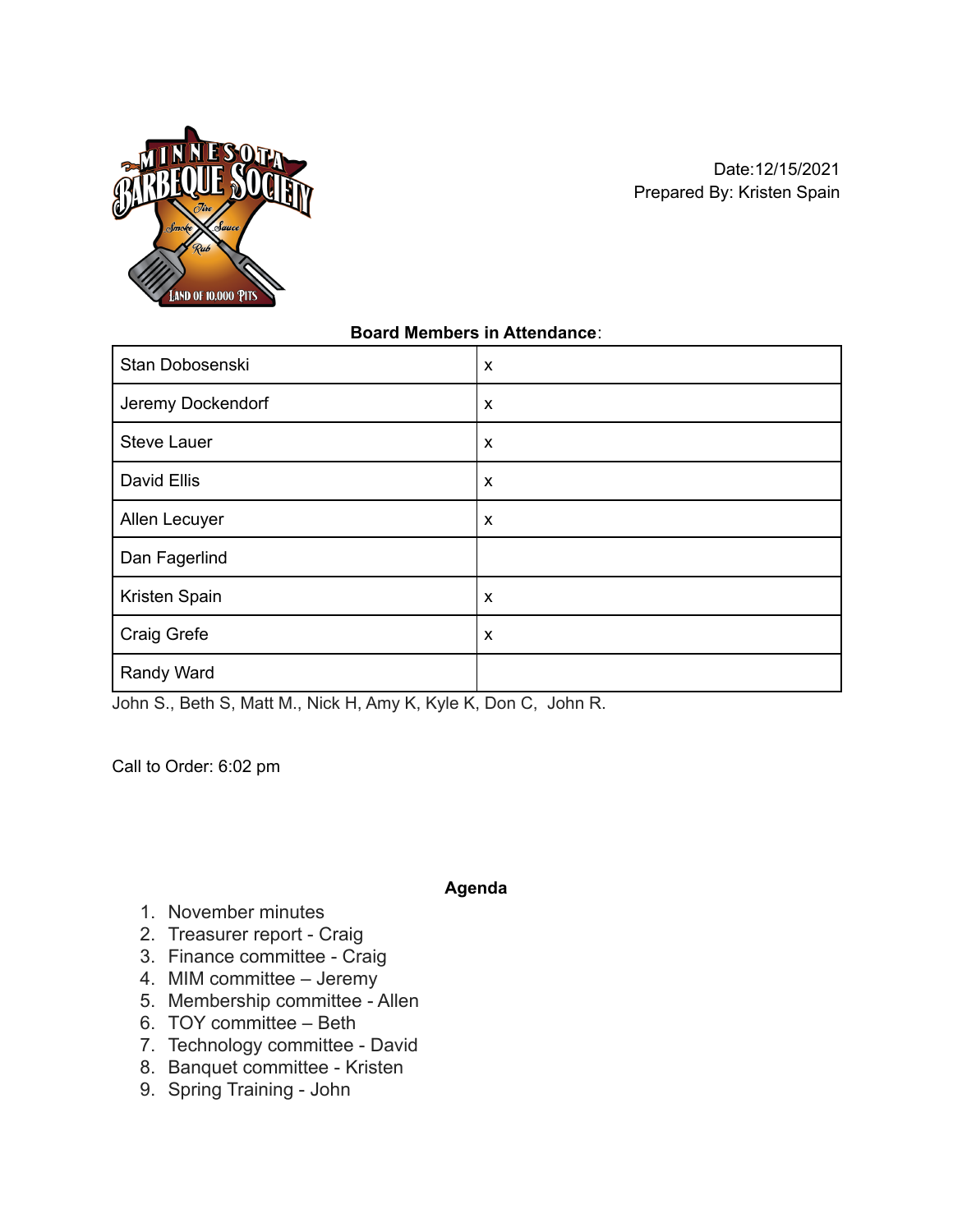- 10.Kids In Need Foundation event February date?
- 11. BBQ news article due Jan.  $14<sup>th</sup>$  (KINF review won't work anymore)
	- a. February will be welcoming new board members w/ bio
- 12. Next board meeting: January 19<sup>th</sup> (Zoom?)
- 13.Floor

| <b>Topic</b>                                | <b>Synopsis</b>                                                                                                                            | <b>Motions / Actions</b>                                                                                        |
|---------------------------------------------|--------------------------------------------------------------------------------------------------------------------------------------------|-----------------------------------------------------------------------------------------------------------------|
| <b>November minutes -</b><br><b>Kristen</b> | <b>Minutes Read</b>                                                                                                                        | <b>Motion to Accept: David</b><br>Second: Craig<br>Approved 6:08pm<br>None opposed                              |
| <b>Treasurer's Report -</b><br>Craig        | Financial standing as of<br>12-15-2021:<br>USBank: \$21,246.61<br>Paypal: Balance \$369.92<br><b>Total Outstanding Charges</b><br>\$463.00 | <b>Motion to Accept: David</b><br>Second: Allen<br>None opposed<br><b>Action Item:</b>                          |
| <b>Finance - Craig</b>                      | <b>Budgets - Revising</b><br>/Updating<br>MIM<br><b>Banquet</b>                                                                            | Motion item: Purchase gift<br>cards for Anne/Deb<br>(\$150/each) + reimburse<br>lunch cost incurred by<br>them. |
| <b>MIM committee - Jeremy</b>               | MIM committee mtg last<br>week.<br>Raffle license submitted.<br><b>KCBS Sanctioning</b>                                                    | Motion to accept budget :<br>David<br>Second: Allen<br>? Do we buy tables long                                  |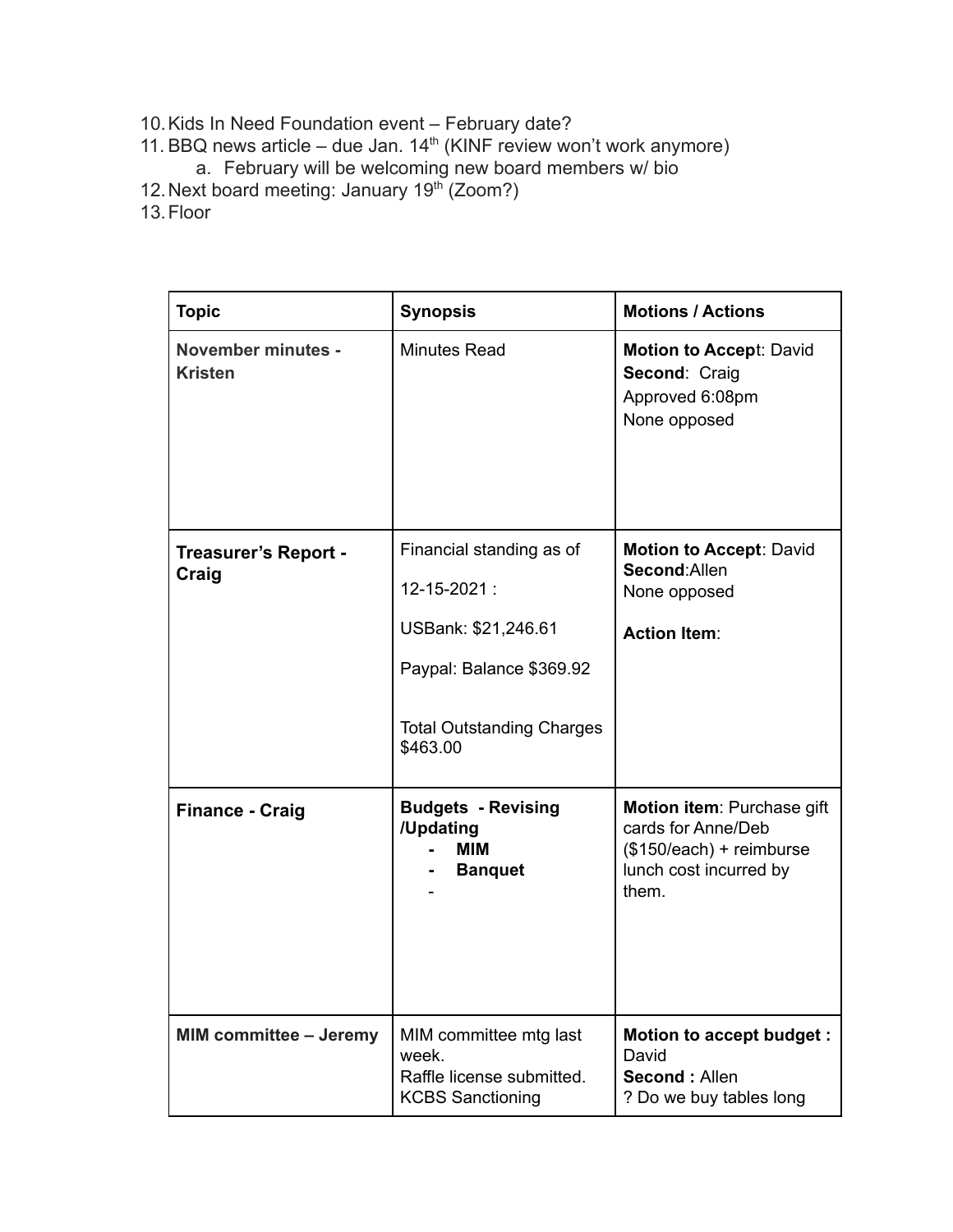|                             | complete.<br>Turkey Smoke approved.<br>CBJ class and Table<br>Captain class. Working to<br>see if we can combine<br>days, or extend<br>reservations with<br>fairgrounds.<br>Assign Roles and Tasks -<br>will be coming up to<br>determine we have<br>volunteers for each thing<br>Allen is working on a logo<br>for merch, and trophy.<br>Costs to teams will remain<br>the same.<br>Camping fee for extra<br>nights for attendees. We<br>have one flat price with the<br>fairgrounds.<br>Budget is updated and<br>presented.<br>Once the budget is<br>approved - registration will<br>open soon. | term<br><b>Motion Passed</b><br>None opposed<br>Action item: Logo (Allen)                                                                                                        |
|-----------------------------|---------------------------------------------------------------------------------------------------------------------------------------------------------------------------------------------------------------------------------------------------------------------------------------------------------------------------------------------------------------------------------------------------------------------------------------------------------------------------------------------------------------------------------------------------------------------------------------------------|----------------------------------------------------------------------------------------------------------------------------------------------------------------------------------|
| <b>TOY committee - Beth</b> | <b>Meeting next week.</b><br>Have people to do stats<br>for 2022 confirmed.<br>Will have an update on<br>out of state.                                                                                                                                                                                                                                                                                                                                                                                                                                                                            | <b>Action Item: TOY</b><br>Committee meeting coming<br>up in next week<br><b>Action Item: TOY needs</b><br>Tech committee for building<br>sign up form created for<br>next year. |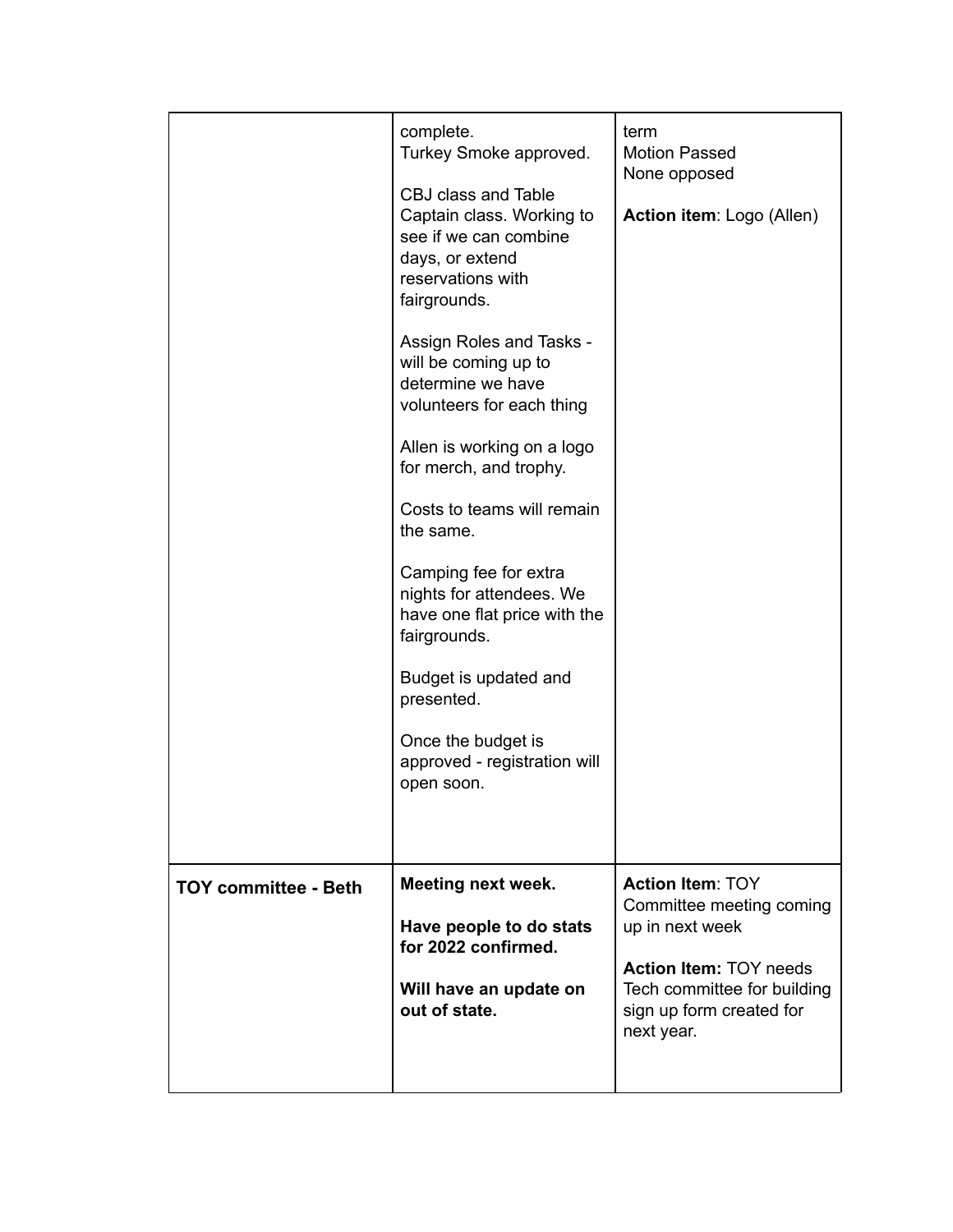| <b>Membership - Allen</b>                    | 257 Active Members right<br>now<br>New business member:<br>smoking bottle of rubs.<br>13 business members                                                                                                                                                                           | <b>Action item:</b>                                             |
|----------------------------------------------|-------------------------------------------------------------------------------------------------------------------------------------------------------------------------------------------------------------------------------------------------------------------------------------|-----------------------------------------------------------------|
| Technology committee -<br><b>David</b>       | Move committee<br>discussions and Board<br>discussions to Google<br>Workspace.<br>Website Improvements -<br>Send an email to<br>tech@mnbbqsociety.com if<br>want to assist in changes<br>to make to the page<br>Propose: List past TOY<br>winners on the site in<br>members section | <b>Action Item:</b>                                             |
|                                              |                                                                                                                                                                                                                                                                                     |                                                                 |
| <b>Banquet Committee -</b><br><b>Kristen</b> | Jan 29th booked with<br>Renaissance.<br>Contract signed.<br>Budget was approved by<br>the Board<br>Donations are open<br>Registration will open<br>soon.                                                                                                                            | Action Item: IBS swap -<br><b>Jeremy</b><br><b>Action Item:</b> |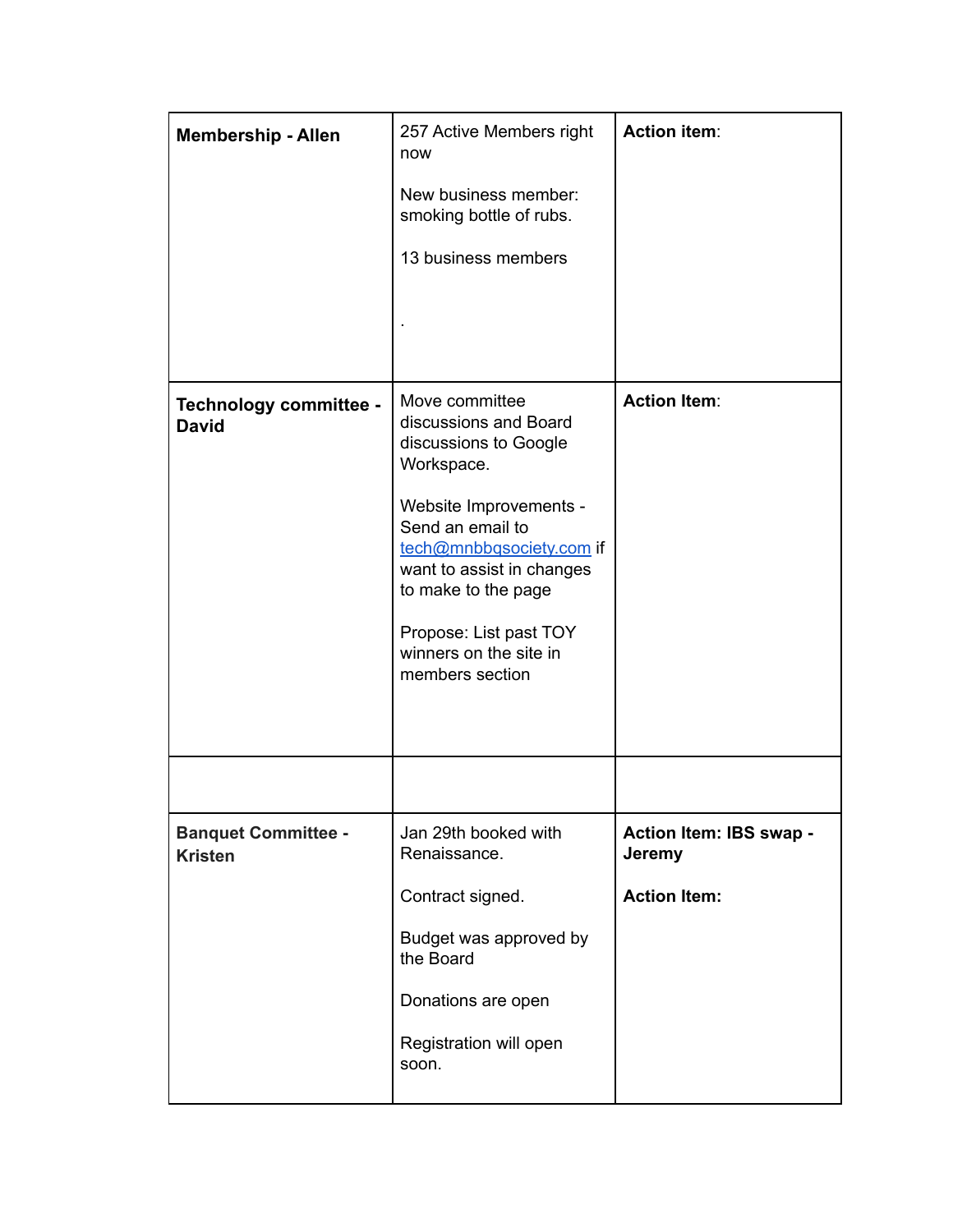|                                 | IBS entry swap?                                                                                                                                                                                                                                                         |                                                                                                                                             |
|---------------------------------|-------------------------------------------------------------------------------------------------------------------------------------------------------------------------------------------------------------------------------------------------------------------------|---------------------------------------------------------------------------------------------------------------------------------------------|
|                                 | <b>Committee:</b> If anyone is<br>interested, let the banquet<br>committee know.                                                                                                                                                                                        |                                                                                                                                             |
| Spring Training - John S.       | April 2nd and UofM<br>Attendee costs were<br>approved by UofM<br>\$200 members / \$250<br>non-members<br>We need help cooking the<br>lunch. Board members, or<br>anyone; Steve has<br>volunteered. Anyone else<br>who is interested can email<br>board@mnbbqsociety.com | <b>Action Item: Making Flyer</b><br>(Kristen)<br><b>Action item: Agenda</b><br>approval with University<br>(John)                           |
| <b>Volunteer Event - Jeremy</b> | Kids in Need Foundation,<br>Teachers supplies; Build<br>backpacks for kids in need;<br>and distributed thru the<br>whole state; warehouse in<br>Roseville<br>Want 15 people minimum<br>February time work? yes                                                          | Action item: Jeremy check<br>on Feb 23rd for event date<br>Action item: Sign up form                                                        |
| <b>BBQ news article - Dec</b>   | BBQ news article – due<br>Jan. $14th$ - Things to<br>look forward to in 2022,<br>promotors, and contests<br>coming up<br>February (for March) will                                                                                                                      | <b>Action for: Feb article due</b><br>Jan 14th (Craig)<br><b>Action item: March article</b><br>due Feb 11 - Welcome to<br>new board members |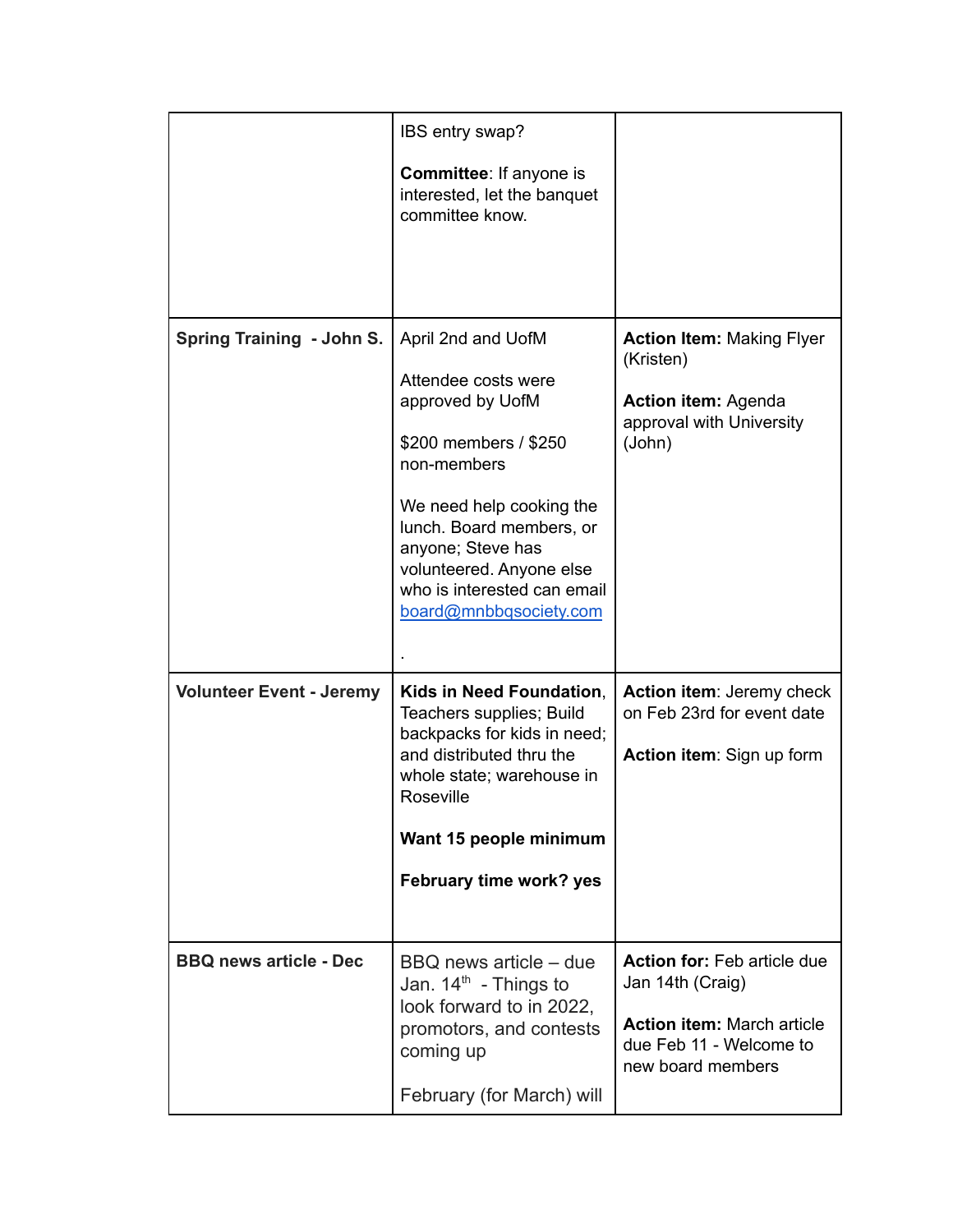|              | be welcoming new board<br>members w/ bio<br>Ideas:<br>Winterize your BBQ<br>$\overline{\phantom{0}}$<br>trailer<br>How to Sharpen<br>$\overline{\phantom{a}}$<br>Knives<br>How to series.<br>$\overline{\phantom{a}}$<br><b>Spring Training</b><br>e i<br>Preview article |                     |
|--------------|---------------------------------------------------------------------------------------------------------------------------------------------------------------------------------------------------------------------------------------------------------------------------|---------------------|
| <b>Floor</b> | Kristen: Elections, Ballots<br>have been sent for<br>elections. Voting closes<br>Jan 14 9:30 pm<br>No other items from the<br>floor.                                                                                                                                      | <b>Action Item:</b> |

# **Next Meeting:**

| Date                                                | Time    | Location                |
|-----------------------------------------------------|---------|-------------------------|
| Jan 19 (short touch base<br>for Board members only) | 6pm-7pm | Zoom                    |
| Annual Meeting - Jan 29th                           | 7pm     | Renaissance Bloomington |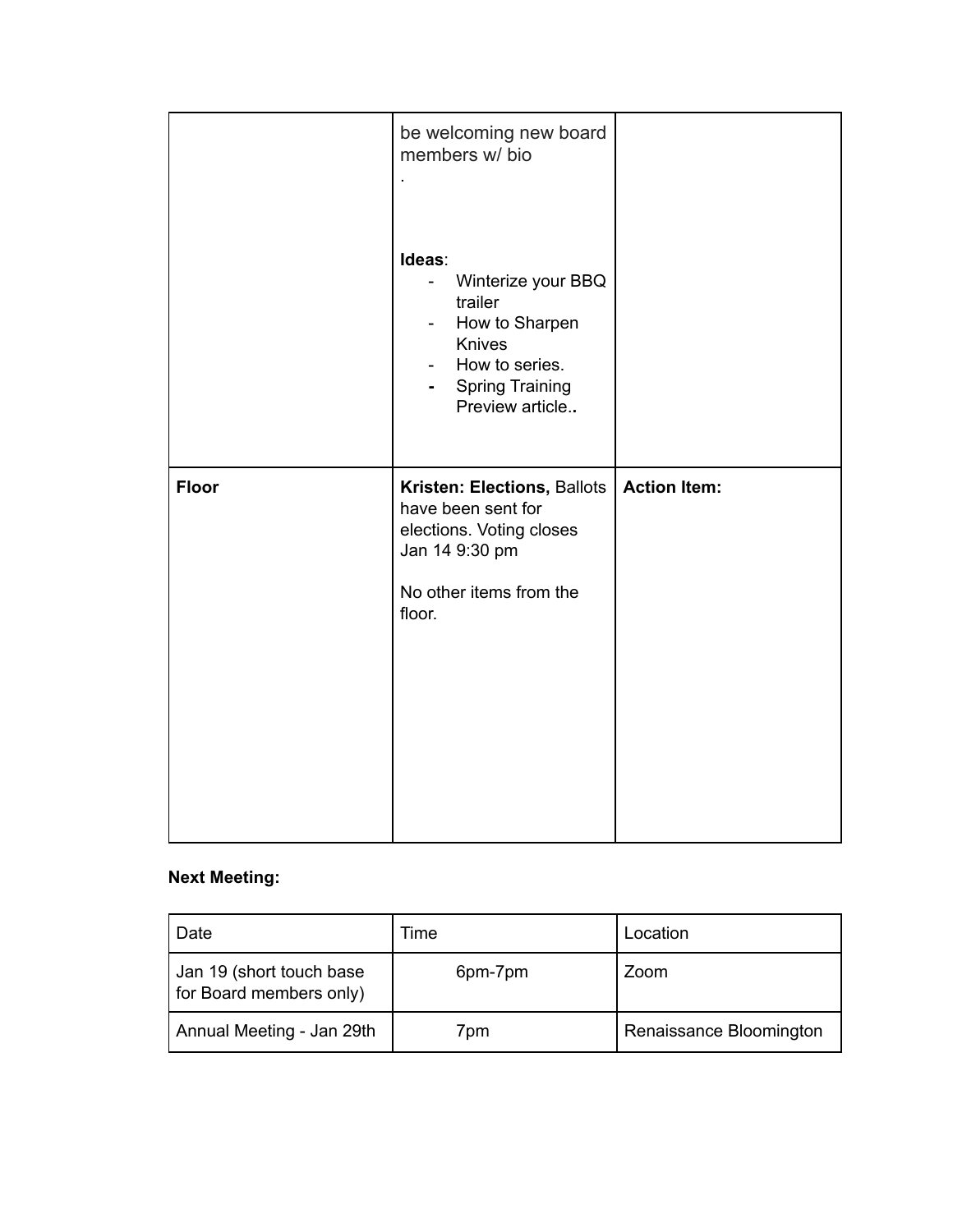Motion to Adjourn: Kristen Second: Allen :Meeting Closed : Adjourned 7:02 pm

### **Committees:**

Membership Committee Allen (chair), Kristen, Craig, Steve

TOY Committee Beth (chair), Kristen, John, Allen, Randy, Steve , Mark Nordsy (Steak)

Finance Committee Craig (chair), David, Jeremy, Steve

Technology Committee David (chair), Kristen, Craig, Matt Mumme

MIM Committee Jeremy, Stan, Allen, Craig

Banquet Committee

## **NBN Dates 2022**

| <b>Content Deadline</b><br>January 14 | <b>Edition</b><br>February |
|---------------------------------------|----------------------------|
| February 11                           | March                      |
| March 18                              | April                      |
| April 15                              | May                        |
| May 16                                | June                       |
| June 17                               | July                       |
| July 15                               | August                     |
| August 19                             | September                  |
| September 16                          | <b>October</b>             |